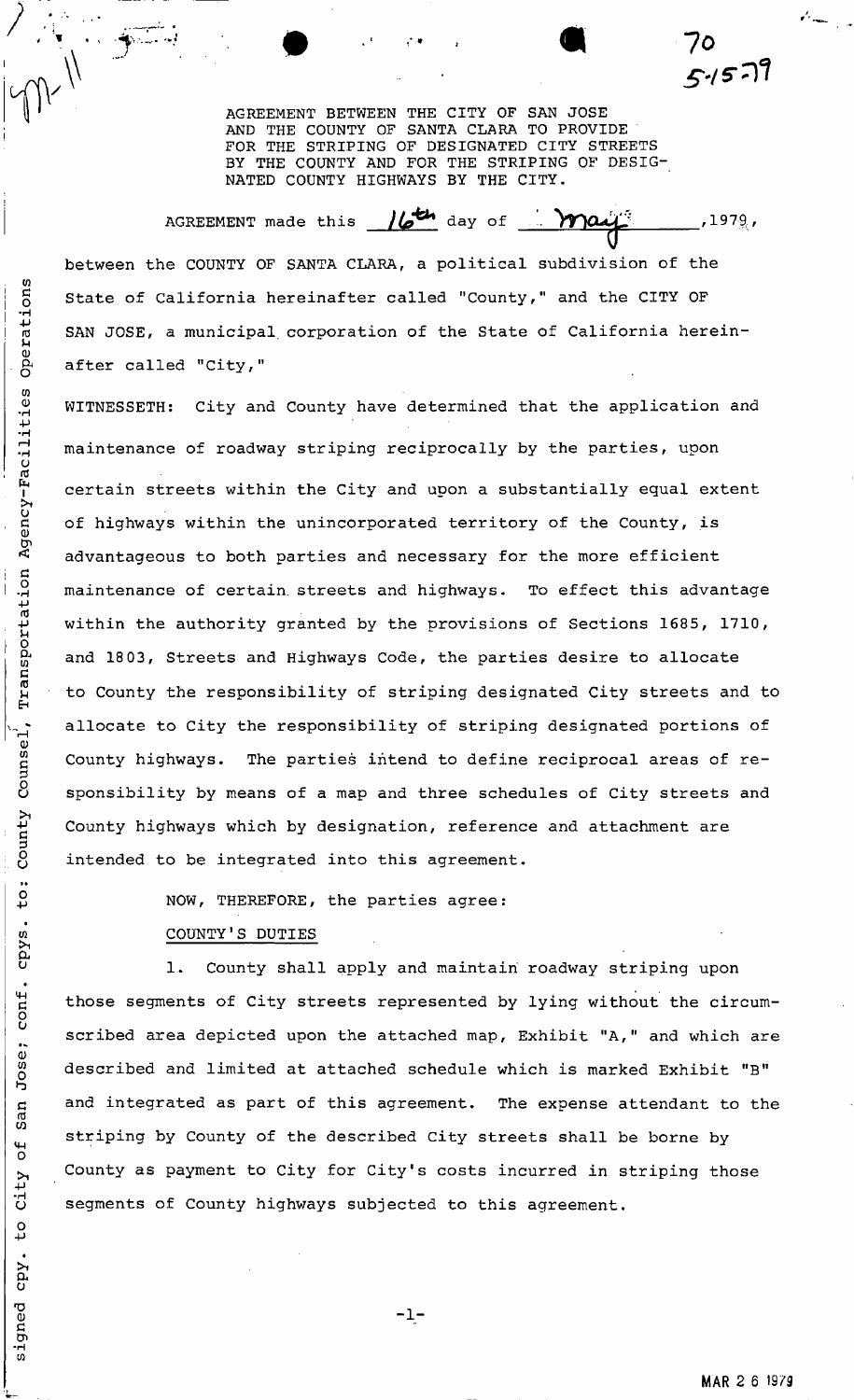#### CITY'S DUTIES

2. City shall apply and maintain roadway striping upon those segments of County highways represented as lying within the circumscribed area depicted upon the attached map which is marked Exhibit "A" and integrated as a part of this agreement; the specific designation and limits of the County highways are described by attached schedule which is marked Exhibit "C" and integrated as a part of this agreement.

# EXCEPTIONS — INTERPRETATION

3. It is understood and agreed that certain streets and highways depicted on Exhibit "A" are maintained by the State of California or the City of Santa Clara and are not intended by the parties to be included in this agreement.

In the event the geographic representation of Exhibit "A" is inconsistent with the scheduled designation and limitation of responsibility under this agreement, Exhibit "B" or "C" shall prevail over Exhibit "A."

### ' INDEMNIFICATION

4. Each party in the undertaking of its responsibilities hereunder, agrees to indemnify, save harmless and defend the other party, and the officers and employees of the other party, from and against any loss, expense or liability, or claim thereof occasioned by any act, omission or negligence, or arising out of the party's performance or failure to perform, under this agreement.

# TERM OF AGREEMENT -- CANCELLATION

5. The term of this agreement shall be one  $(1)$  year, commencing Jan. 1, 1979. Either party may terminate the agreement by giving to the other party thirty (30) days written notice of intent to terminate the agreement, and the termination shall be effective thirty (30) days following the receipt by the other party of the written notice.

# MODIFICATION -- EXTENSION OF TERM

6. The provisions of this agreement, including the term, may be modified or amended at any time by the mutual consent and written agreement of the parties.

 $-2-$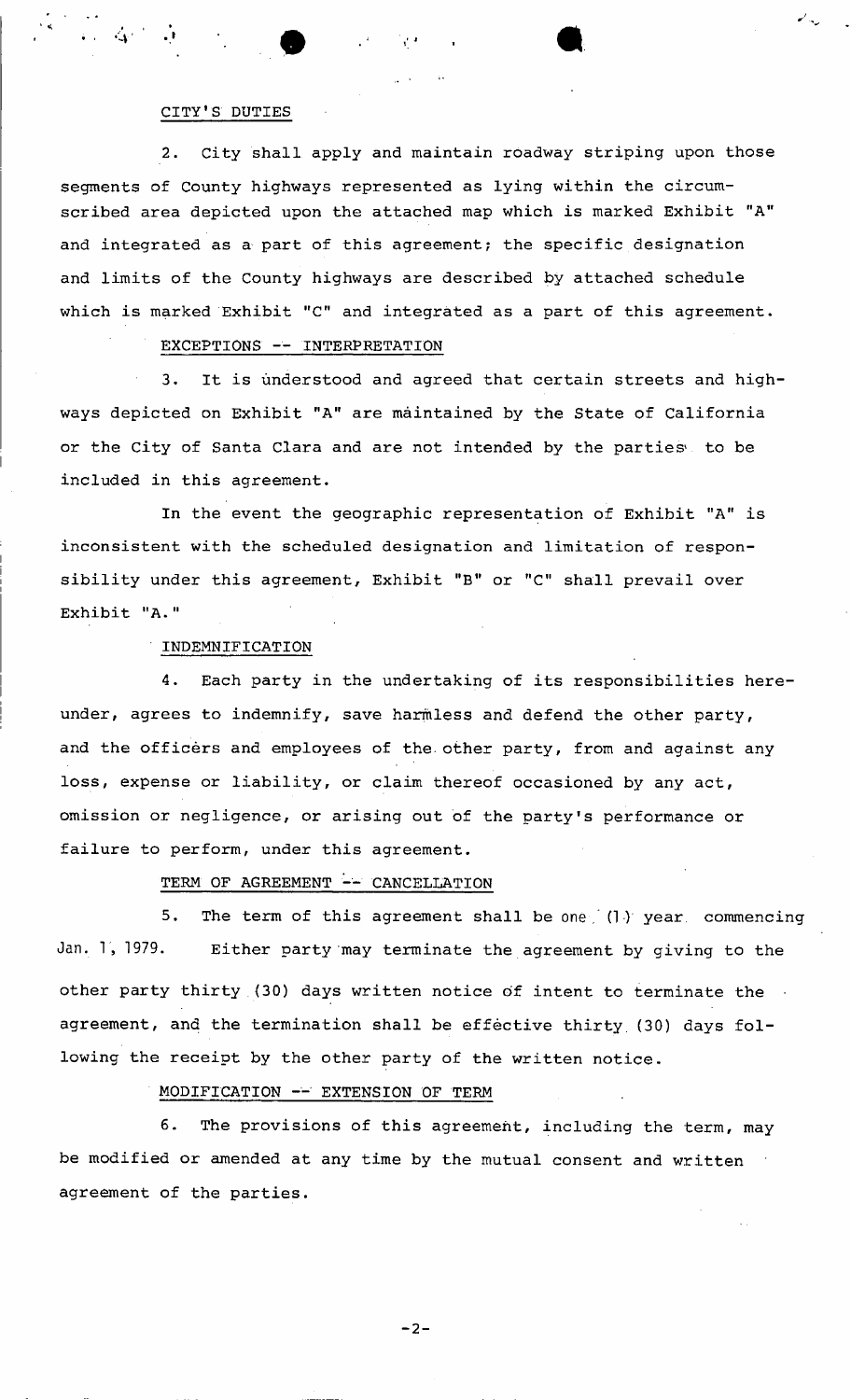# ROADWAY STRIPING DEFINED

As used in this agreement, roadway "striping" means the  $7.$ application and maintenance of street and highway center lines and lane lines of the quality and standard adopted for application by each party upon the streets or highways normally and usually maintained by it.

WITNESS THE EXECUTION HEREOF the day and year first above written.

COUNTY OF SANTA CLARA MAR 2 6 1978<sub>y</sub>  $\overline{\text{Chairm}}$ 

Clerk, Board of Supervisors

CITY OF SAN JOSE, a municipal corpo  $\boldsymbol{M} \boldsymbol{A}$ By And Manager City

"CITY"

ervisors

COUNTY"

APPROVED AS TO FORM:

Deputy

ATTEST: FRANCIS L. GREINER Perkine Deputy By Sammel City Clerk

APPROVED AS TO FORM

DEPUTY COUNTY COUNSEL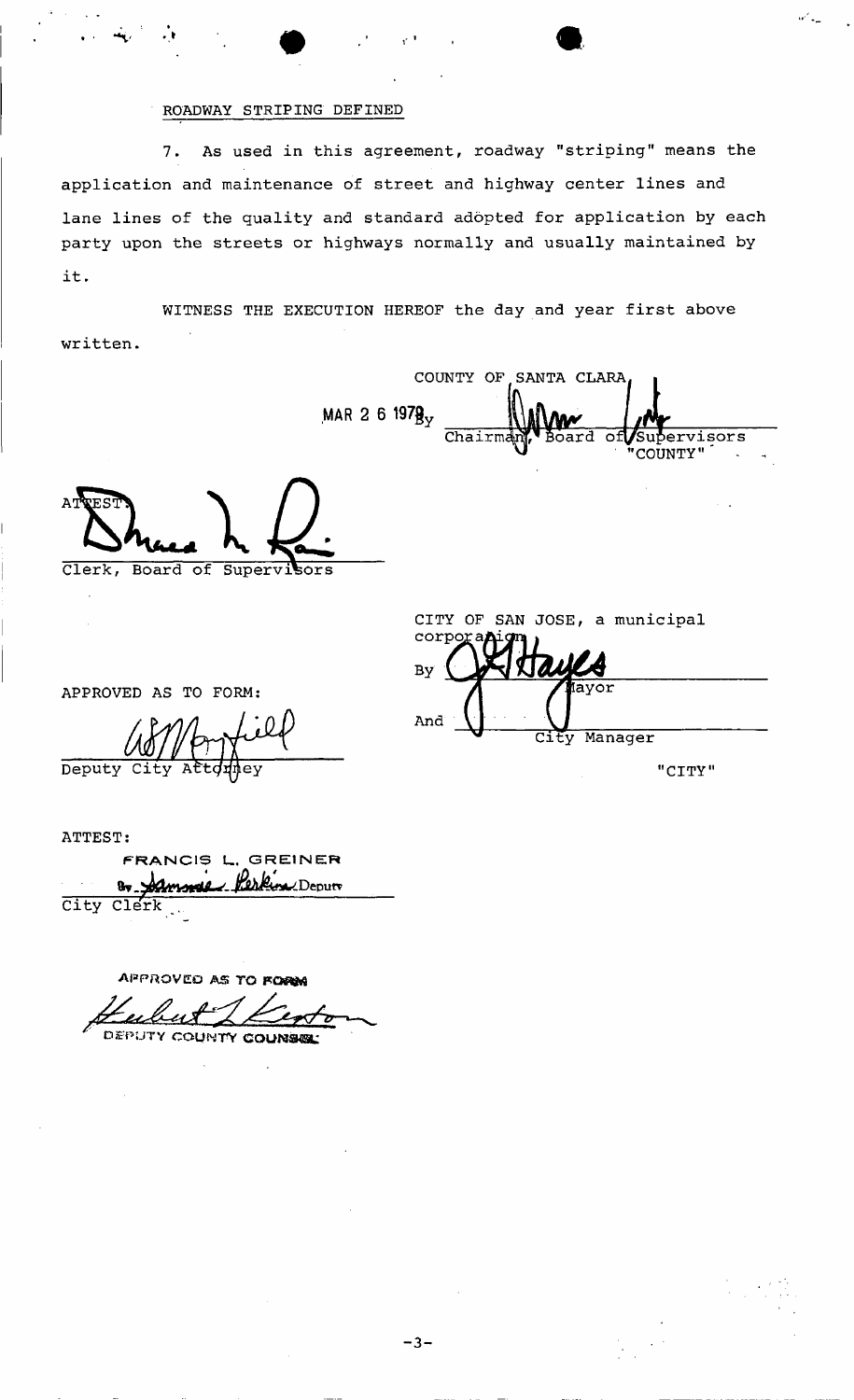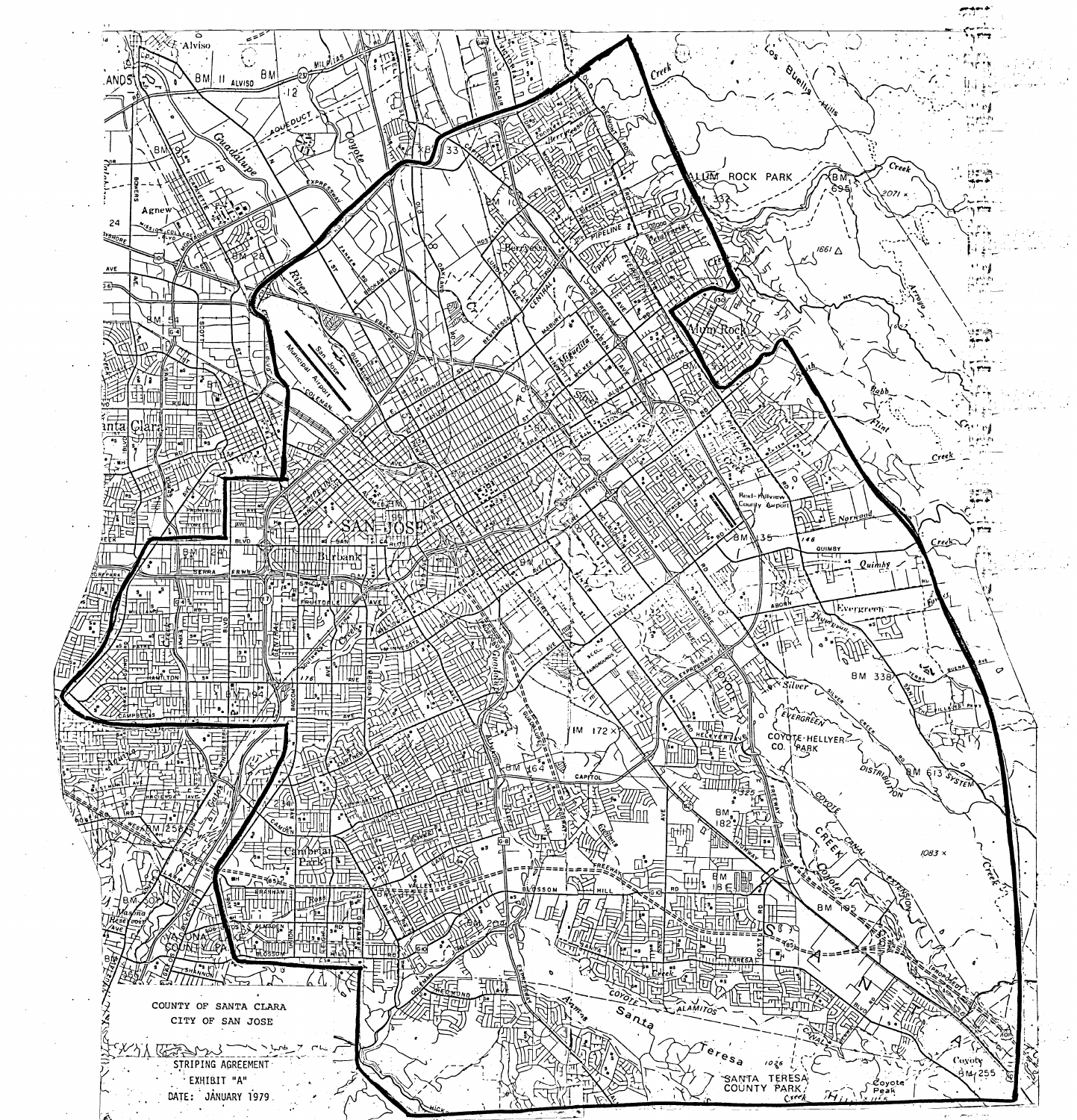EXHIBIT "B"

STREET Blaney Avenue Bollinger Road Bubb Road Doyle Road Fleming Road Gold Street Grand Boulevard Guadalupe Mines Road Johnson Avenue Kiely Boulevard Los Esteros Road McClellan Road McCoy Avenue McKean Road Metcalf. : Road Miller Avenue Moorpark Avenue  $\cdot$   $\cdot$   $\cdot$ North First Street Prospect Avenue Quito Road Stelling Road Taylor Street (Alviso) Williams Road Zanker Road LIMIT Prospect Road to Bollinger Road Highway 9 to Lawrence Expressway McClellan Road to Rainbow Drive Lawrence Expressway to Saratoga Avenue Story Road to Nob Hill Drive Taylor Street to Hiway 237 Taylor Street to Spreckles Avenue Camden Avenue to end Bollinger Road to Prospect Road Stevens Creek Boulevard to Saratoga Avenue Spreckles Drive to Zanker Road Lonna Lane to 700 ft. west of Bubb Road Quito Road to Meta Drive 1 miles North of Bailey Avenue to 3 miles South of Bailey Avenue Monterey Highway to 1.2 miles East Prospect Road to Bollinger Road Saratoga Avenue to Lawrence Expressway Trimble Road to Hiway 237 Saratoga Avenue to Hiway 9 Saratoga Avenue to Sousa Lane Prospect Road to McClellan Road Gold Street to Hiway 237 Moorpark Avenue to Saratoga Avenue Los Esteros Road to Alviso-Milpitas Road

Lane Miles of Striping 57.9 Miles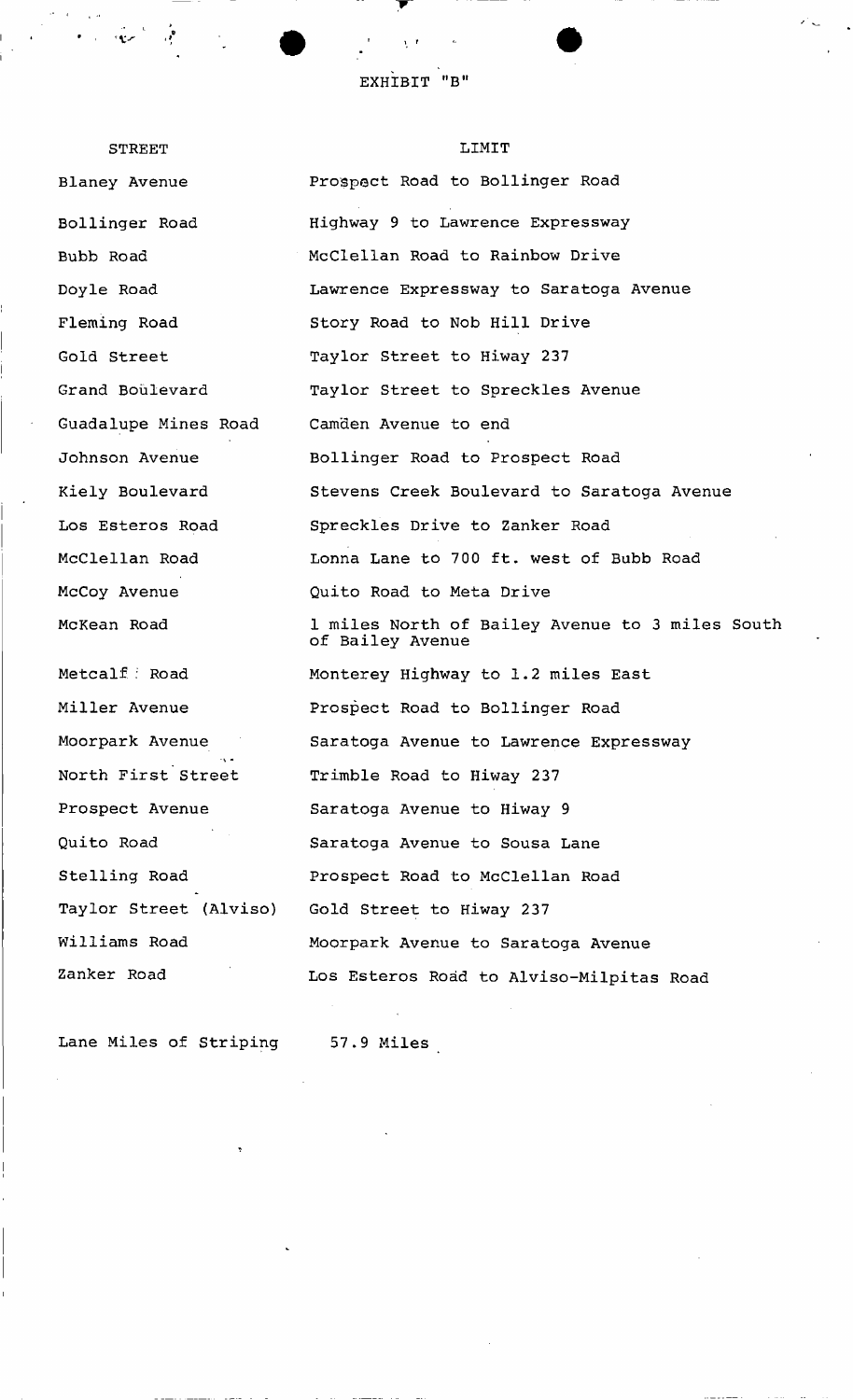STREET

# Almaden Road Bascom Avenue Bradley Avenue Canoas Garden Road Clayton Road Curtner Avenue DiSalvo Avenue Dry Creek Road Florence Avenue Foxworthy Avenue Hamilton Avenue Hillsdale Avenue Hostetter Road Isabel Drive King Road Kirk Avenue Leigh Avenue Leigh Avenue Leigh Avenue Lincoln Avenue Lundy Avenue Mabury Road McKee Road McLaughlin Avenue Meridian Avenue Meridian Avenue Mt. Pleasant Road Murphy Avenue Penitencia Creek Road Phelan Avenue Race Street San Antonio Street San Felipe Road

#### LIMIT

Almaden Expressway to Curtner Avenue Naglee Avenue to Downing Avenue San Carlos Street to Moorpark Avenue Almaden Road to Curtner Avenue Story Road to east of Marten Avenue Almaden Road to Stone Avenue Forest Avenue to San Carlos Street Hicks Avenue to Union Avenue White Road to Nancy Lane Via Carmen to Bascom Avenue Hicks Avenue to Bascom Avenue Almaden Road to Hillcap Avenue Lundy Avenue to Rue Avati Dry Creek Bridge to west of Meridian Avenue Mabury Road to Commodore Drive McKee Road to Alum Rock Avenue San Carlos Street to Scott Street Hamilton Avenue to Dry Creek Road Branham Lane to Wyrick Avenue Park Avenue to San Carlos Street Sierra Road to north of Murphy Coyote Creek to Capitol Avenue Toyon Avenue to Alum Rock Avenue William Street to Carnelian Drive Park Avenue to San Carlos Street Westwood Drive to Dry Creek Road Kohler Road to Rubion Drive Old Oakland Road to Lundy Avenue Toyon Avenue to Viceroy Way RRX to Monterey Highway Park Avenue to San Carlos Street *j*  Twenty-fourth Street to King Road Cadwallader Avenue to 200 ft. South of The Villages Parkway

Page 1 of 2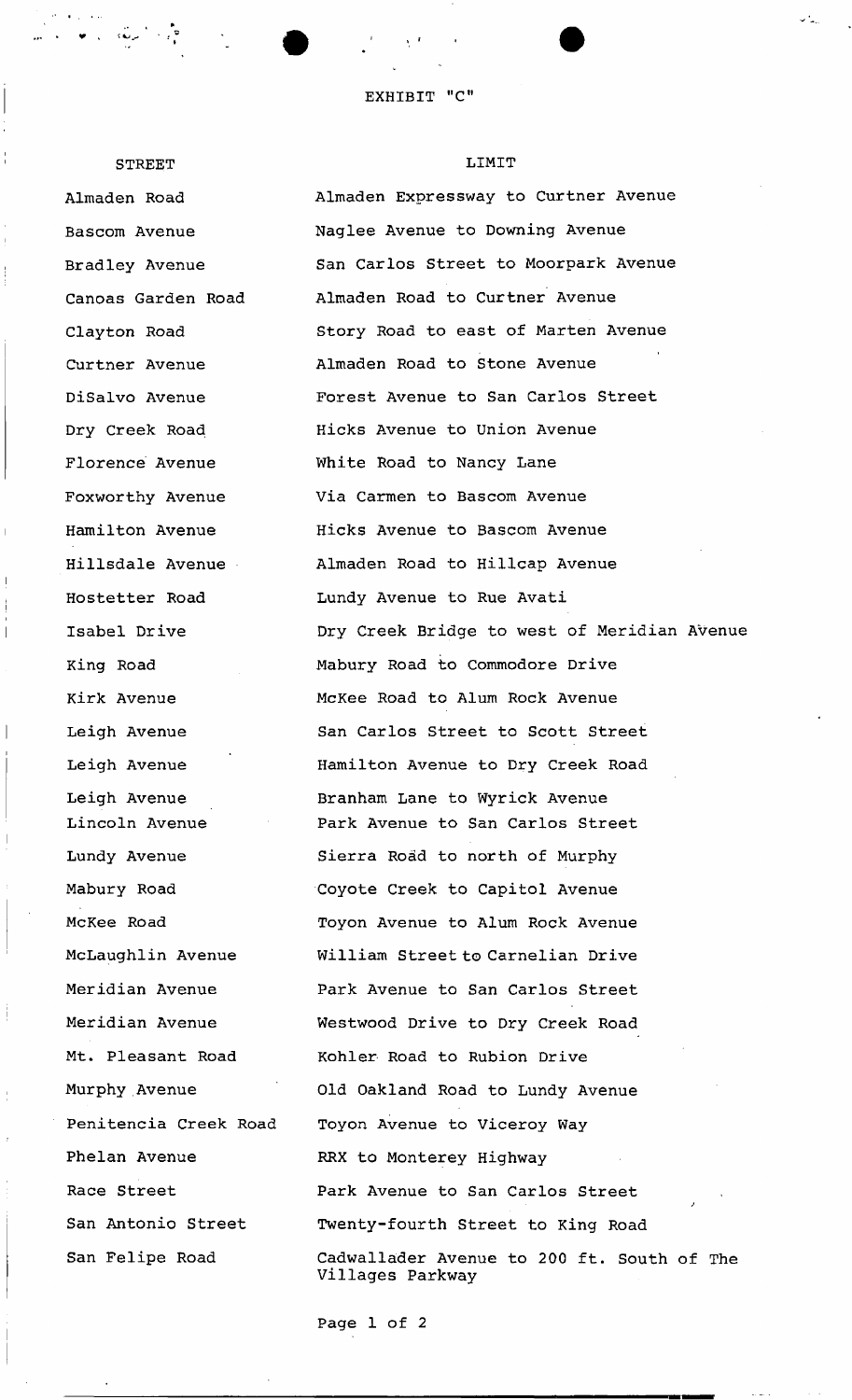**EXHIBIT "C" (Cont'd.)** 

Schallenberger Road Senter Road Snell Avenue Story Road Thornton Way Tully Road Umbarger Road Union Avenue Union Avenue White Road William Street Woodard Road

STREET

# LIMIT

Old Oakland Road to Brokaw Road Phelan Avenue to Monterey Road Chynoweth to Branham Lane Clayton Road to Capitol Expressway Scott Street to Downing Avenue Monterey Highway to Coyote Creek Monterey Highway to Senter Road Camden Avenue to Los Gatos Almaden Road Bascom Avenue to Campbell City Limits Abdon Avenue to Story Road McLaughlin Avenue to 19th Street Union Avenue to Bascom Avenue

Lane Miles of Striping 57.9 Miles

 $\frac{1}{2} \sum_{i=1}^n \frac{1}{2} \sum_{j=1}^n \frac{1}{2} \sum_{j=1}^n \frac{1}{2} \sum_{j=1}^n \frac{1}{2} \sum_{j=1}^n \frac{1}{2} \sum_{j=1}^n \frac{1}{2} \sum_{j=1}^n \frac{1}{2} \sum_{j=1}^n \frac{1}{2} \sum_{j=1}^n \frac{1}{2} \sum_{j=1}^n \frac{1}{2} \sum_{j=1}^n \frac{1}{2} \sum_{j=1}^n \frac{1}{2} \sum_{j=1}^n \frac{1}{2} \sum_{j=$ 

Page 2 of 2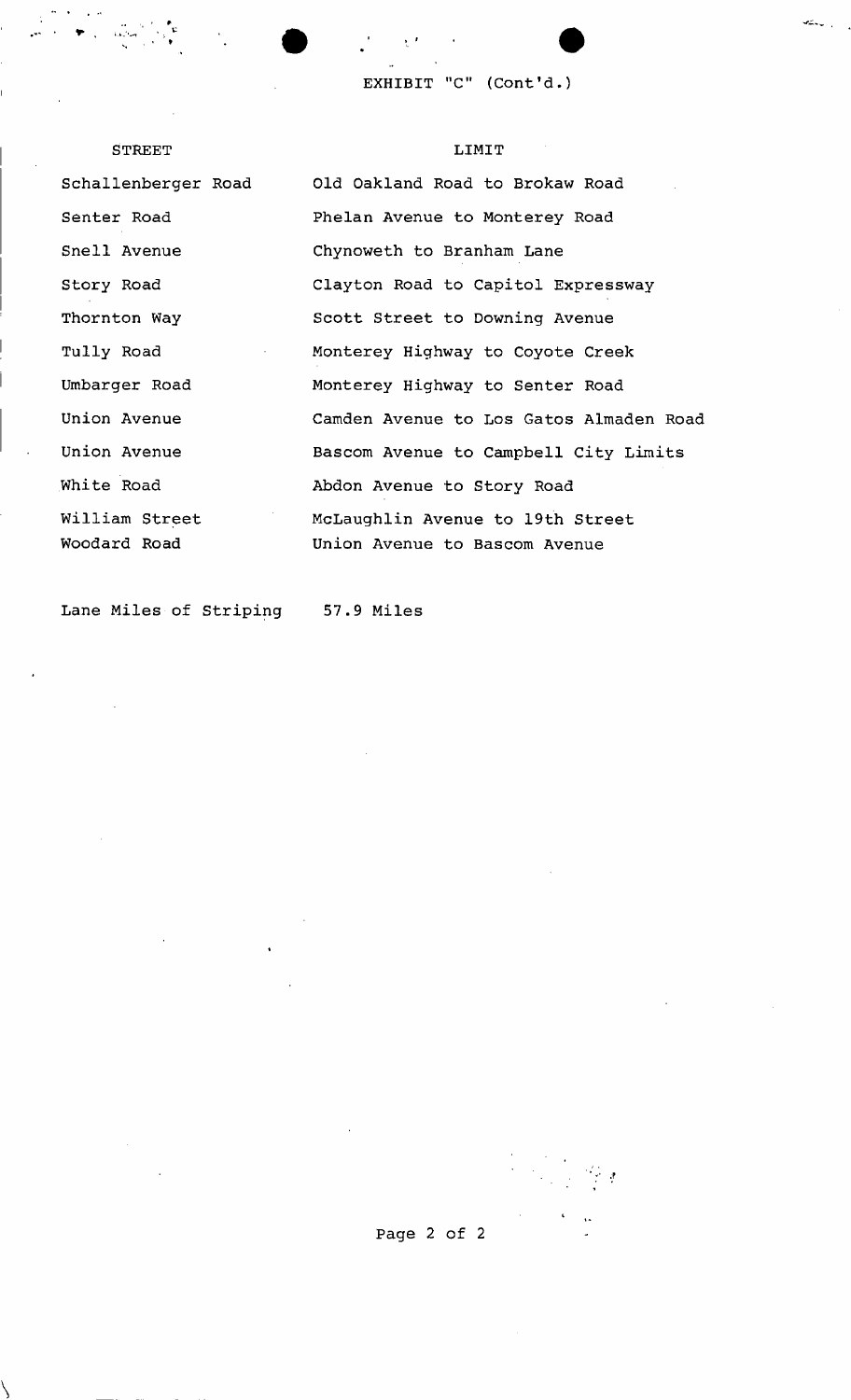**SETY ATTORNEY** *BAN* 51979

 $\ddot{\phantom{a}}$  $\mathbb{R}^3$  $\mathcal{I}$ 

 $\frac{1}{2}$ 

l,

.

 $\ddot{\phantom{0}}$ 

 $\mathcal{L}$ 

 $\frac{\partial}{\partial t} \left( \begin{array}{cc} \partial_{t} & \partial_{t} \\ \partial_{t} & \partial_{t} \end{array} \right) = \frac{1}{2} \left( \begin{array}{cc} \partial_{t} & \partial_{t} \\ \partial_{t} & \partial_{t} \end{array} \right)$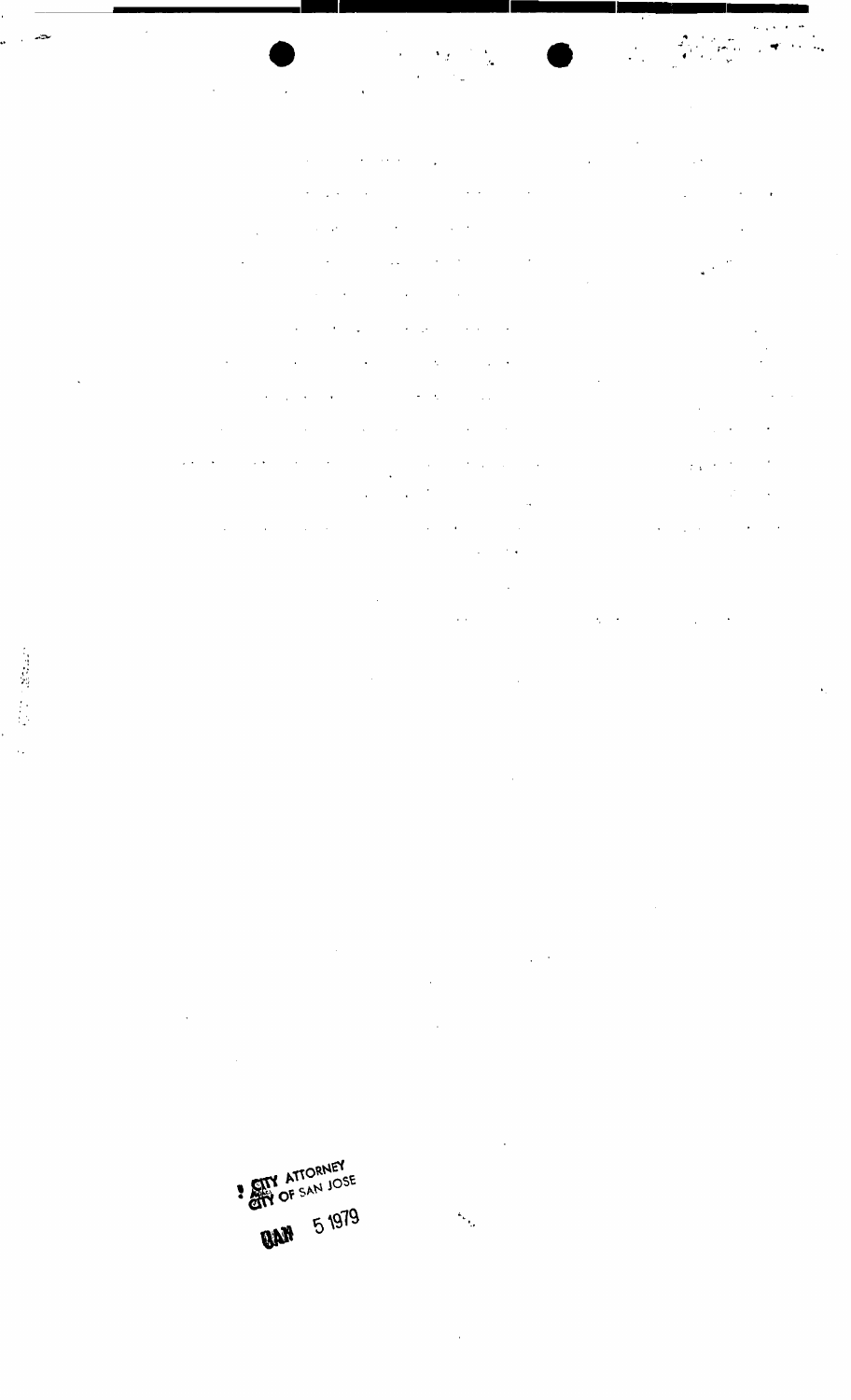**March 28, 1979** 

**Clerk,. City of San Jose 801 N. First St., San Jose, CA 95110** 

Subject: Agreement for Reciprocal Striping of **Designated City and County Roads. Item # U Agenda of, 3/26/79** 

> v.;  $\cdot$

Dear Sir:

**Enclosed-please find 2 original<sup>1</sup> copies of above-subjeet agreement approved<sup>1</sup> by the Board pf Supervisors at Its meeting of March 26. .** 

**Please have, the Mayor and the City Manager sign both copies, and**  return one original to this office (as marked). We will distribute *conformed* **copies to interested parties. ' ••** 

فبمديد

*\*\** 

Sincerely,

**BOARD OF SUPERVISORS**  Donald M. Rains, Clerk

**Deputy. Clerk** 

**DMRsea** 

**By** 

Encls.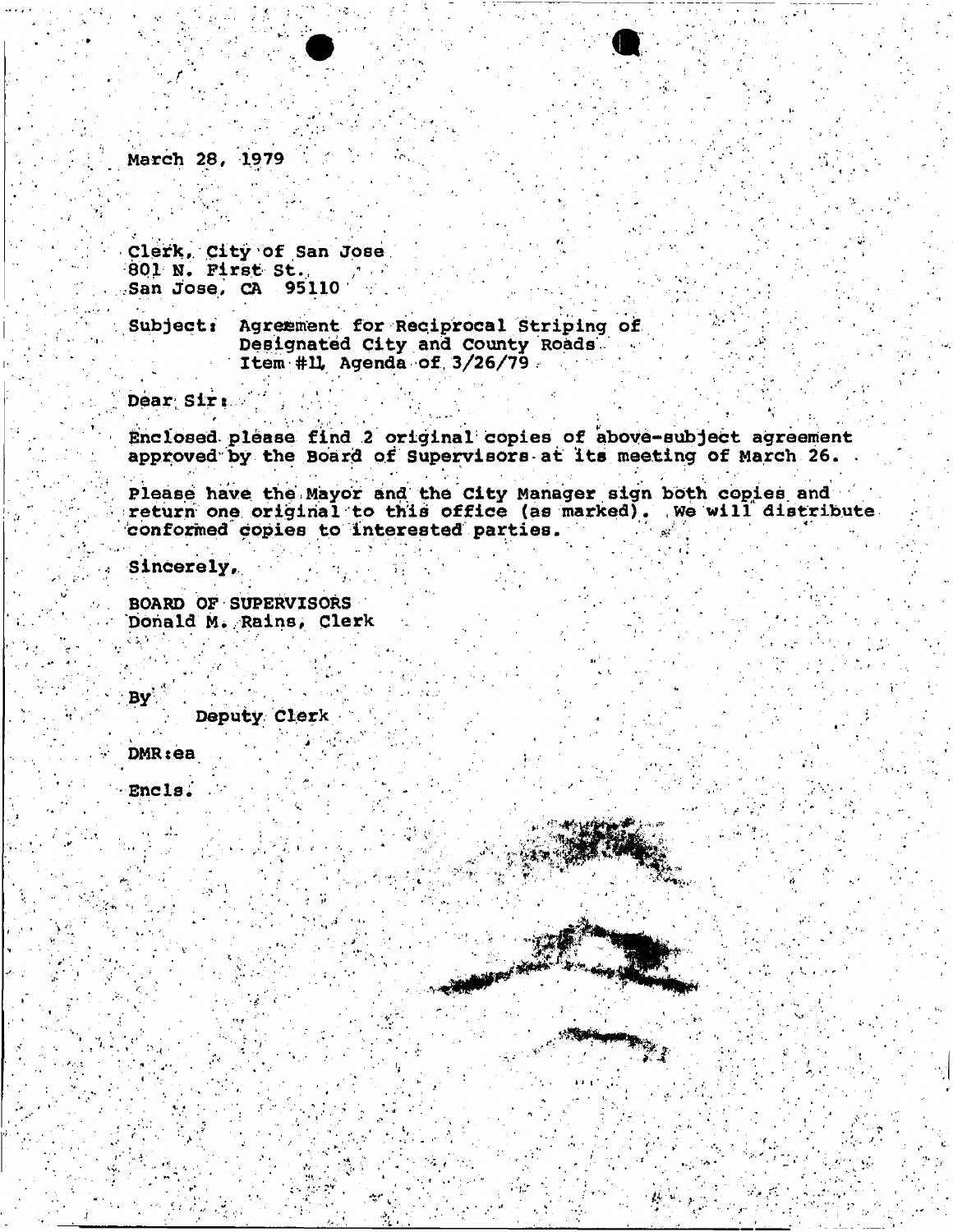| <b>County of Santa Clara</b> |                                                  | <b>Transportation Agency</b><br>1555 Berger Drive<br>San Jose, California 95112 |
|------------------------------|--------------------------------------------------|---------------------------------------------------------------------------------|
| California                   |                                                  |                                                                                 |
|                              | TRANSMITTAL MEMORANDUM                           | S, D, All                                                                       |
|                              | Page 1 of 2<br>DATE: March 9,                    | 1979                                                                            |
| COUNTY BOARD OF SUPERVISORS: | Agenda Date<br>March 26, 1979                    | Item No.                                                                        |
| TRANSIT DISTRICT BOARD:      | Agenda Date                                      | Item No.                                                                        |
| TRANSPORTATION COMMISSION:   | Agenda Date                                      | Item No.                                                                        |
| FROM:                        | SHIELDS, ROADS OPERATIONS, TRANSPORTATION AGENCY |                                                                                 |

SUBJECT: AGREEMENT BETWEEN THE CITY OF SAN JOSE AND COUNTY OF SANTA CLARA TO PROVIDE FOR THE STRIPING OF DESIGNATED CITY STREETS. BY THE COUNTY AND FOR STRIPING OF DESIGNATED COUNTY HIGHWAYS BY THE CITY

#### Recommended Action:

It is recommended that the Board approve the attached Agreement between the County of Santa Clara and the City of San Jose providing for the maintenance of roadway striping.

There is no cost to the County.

# Reasons for Recommendation:

This reciprocal Agreement provides for a more economical and efficient means of maintaining roadway striping and will avoid public criticism for lack of cooperation between public agencies to increase efficiency.and improve cost effectiveness.

#### Background:

Similar agreements have been in effect in past years and have been successful in increasing the efficiency of roadway striping in both the City and County areas.

APPROVED: DIRECTOR: COUNTY EXECUTIVE 006 (م**0**)

 $MAR$  2 6 1979  $M$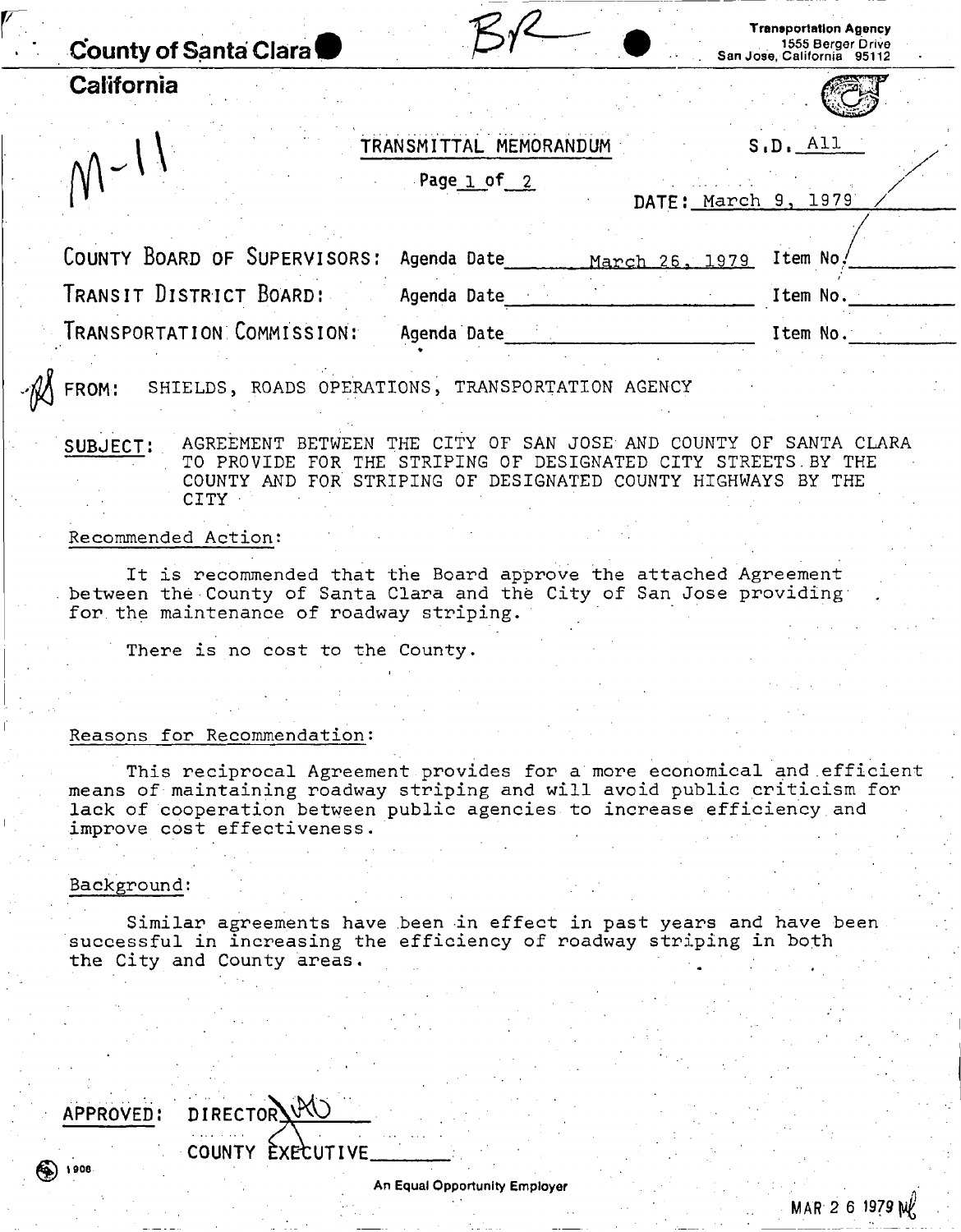### **Page 2 of 2**

DATE: March 9, 1979

**COUNT Y BOAR D OF SUPERVISOR S AGEND A DATE :** March 26, 1979

**TRANSI T DISTRIC T BOAR D AGEND A DATE :** 

**TRANSPORTATIO N COMMISSIO N AGEND A DATE ;** 

**SUBJECT!** AGREEMENT BETWEEN THE CITY OF SAN JOSE AND COUNTY OF SANTA 'CLARA TO PROVIDE FOR THE STRIPING OF DESIGNATED CITY STREETS BY THE COUNTY AND FOR STRIPING OF DESIGNATED COUNTY HIGHWAYS BY THE CITY

#### Consequences of Negative Action:

The increase in working efficiency will not be realized.

#### Steps Following Approval:

The Agreement for maintenance of roadway striping will be implemented.

RMS:hn Attachment: Agreement with City of San Jose

cc: Herbert L. Keaton, Deputy.County Counsel A. R. Turturici, Director of Public Works, City of San Jose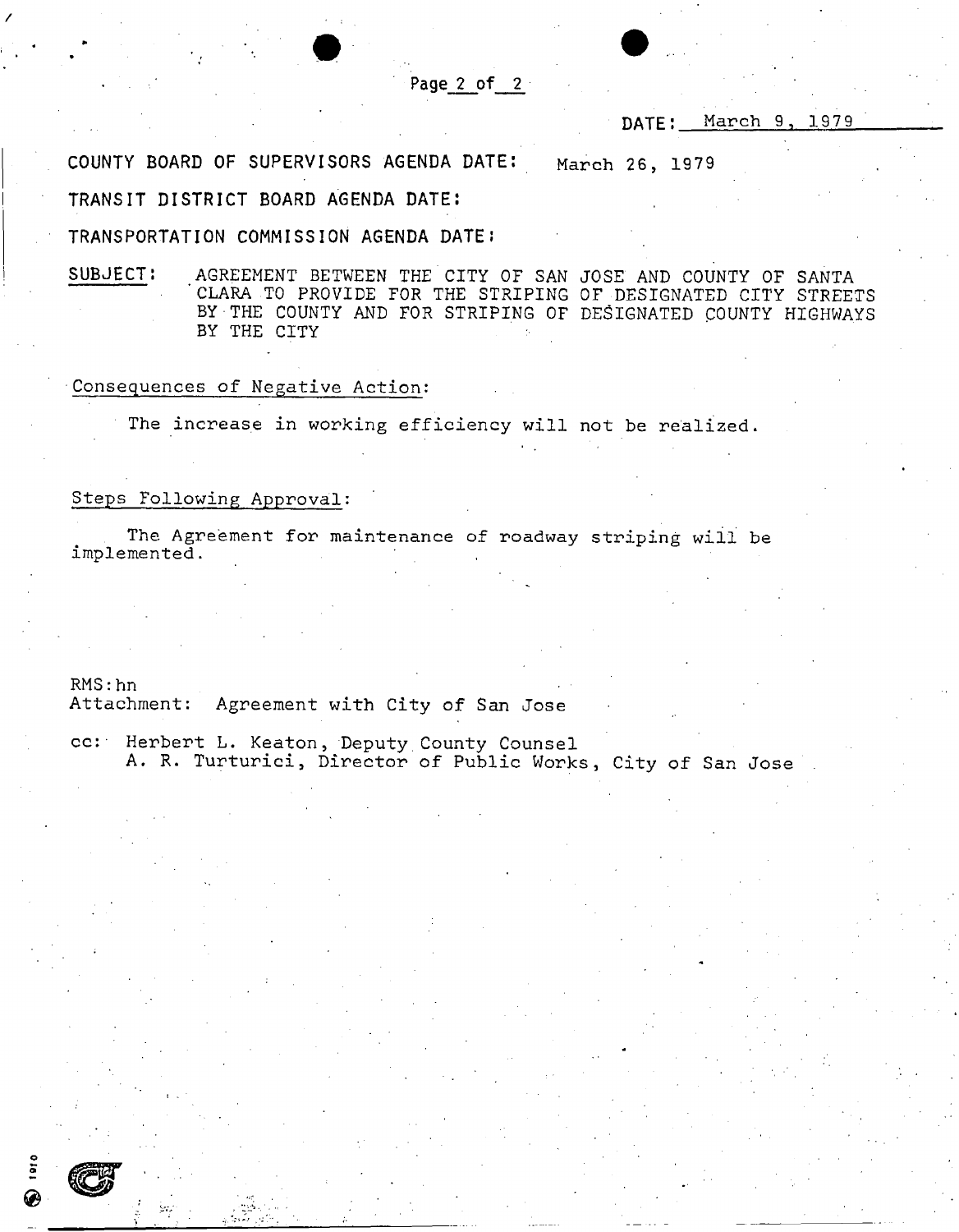